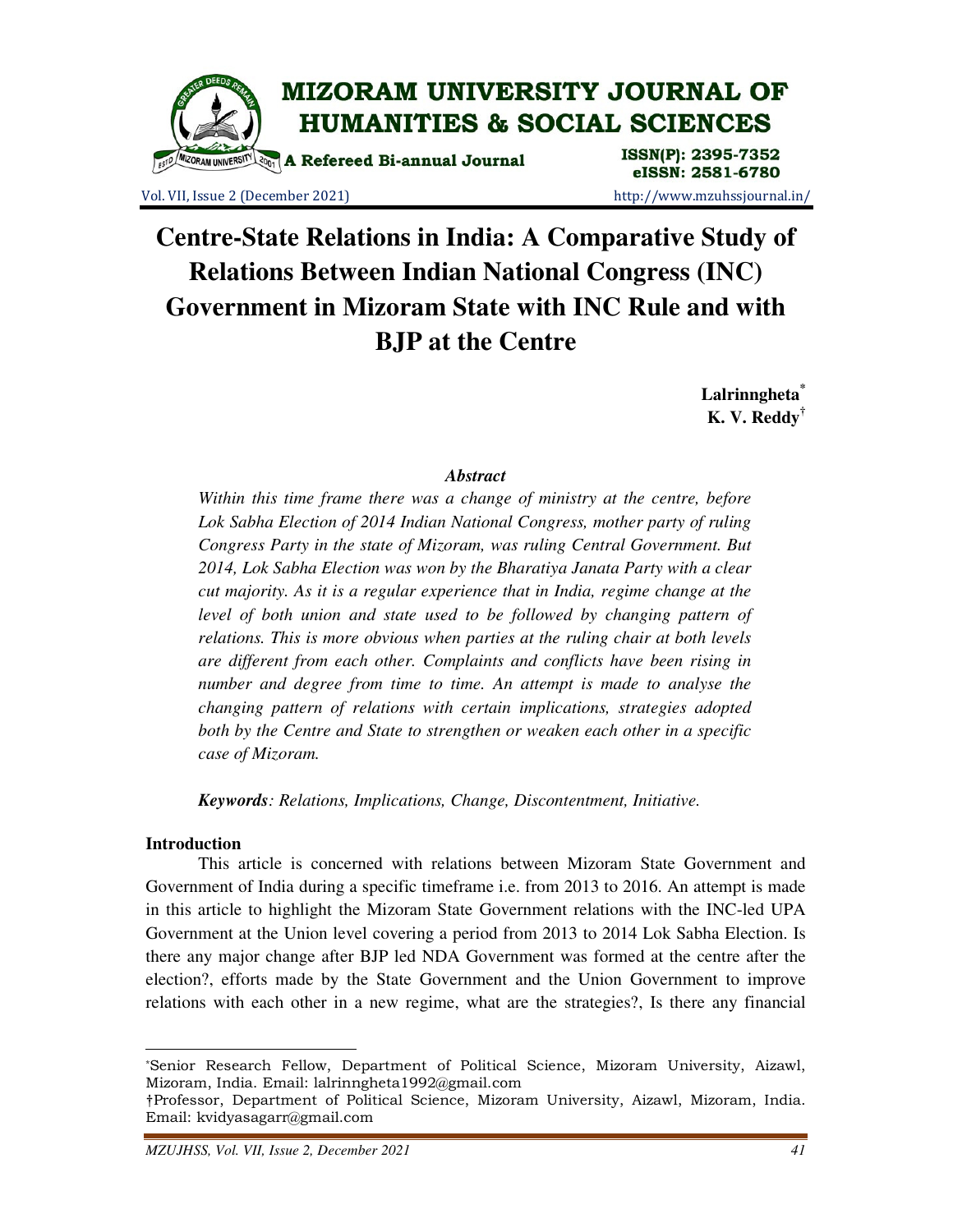implication?, And, opinions of politician, bureaucrats and academicians in Mizoram relations with NDA Government are also highlighted.

 The present ruling party i.e. Indian National Congress in Mizoram had come into power in 2008 after the Mizo National Front ruled the state for two consecutive terms. It won the state legislative assembly election again in 2013. Without any major mistakes and scandals, the party consolidated its power in the state. Meanwhile at the Union level in the Lok Sabha election of 2014, Indian National Congress was badly defeated by the Bharatiya Janata Party and formed government at the Centre under the new Prime Minister, Mr. Narendra Modi. Modi advocated a new trend in the Indian Federalism of what he called "Competitive and Co-operative Federalism" and he tried to change the prospects and patterns of Centre-State relations in India. Being a Chief Minister of Gujarat, Modi had the experience of bitter relations between the State Government and the Union Government and its adverse consequence in his earlier days. In many of his speeches, after he became Prime Minister, he used to talk about the importance of more developed states to build more developed India and he pleaded for the cooperation of different states.

# **Methodology of the Study**

 To study events of importance the researcher depends a lot on Vanglaini newspaper (a local daily newspaper which is the largest circulated in the state). The newspaper not only covers local politics but North East India as well as politics of mainland India. Interview with politician, academicians and bureaucrats was held during collection of material by the researcher.

## **Initiatives taken by State Government to improve relations with the Union Government**

 Before coming to various efforts made by the State Government of Mizoram to improve relations with the BJP government at the centre, it is imperative to highlight her relations with the INC government at the Centre from 2013 to Lok Sabha Election of 2014. Mizoram had good relations with the Central Government of Indian National Congress before the BJP came into power at the Centre. Even the state flagship programme, 'New Land Use Policy' got support from the Centre in words and finance. Deputy Chairman of the Planning Commission, Mr. Montek Singh Ahluwalia had expressed his satisfaction over the achievements made by Mizoram in health, agriculture and education and even went to the extent of commenting that he had congratulated the success of the State NLUP Programme and promised for its further success.<sup>1</sup>

On 19<sup>th</sup> September 2013, at the Congress Bhavan Aizawl, Luizinho Faleiro, General Secretary, All India Congress Committee (AICC) in-charge of North East had stated before the media that Mizoram Government under the leadership of Mr. Lalthanhawla had implemented what was promised to the people earlier and the people of Mizoram were with the government. He added that the promises made by the State Congress before 2008 MLA Elections like NLUP, development of youth, eradication of corruption and infrastructure developments had been implemented and due to this even the AICC President Mrs. Sonia Gandhi was happy with the State Government.<sup>2</sup>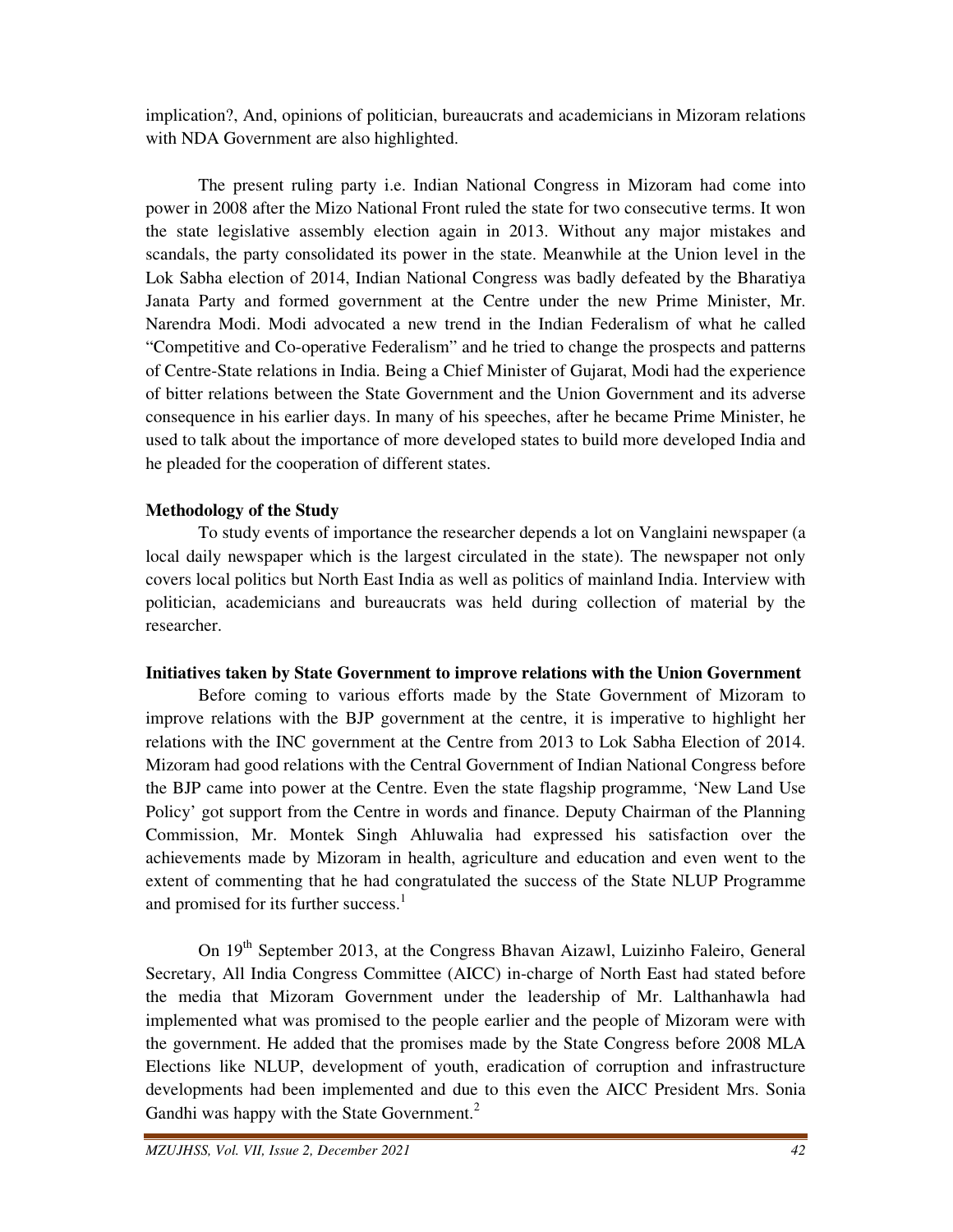Sonia Gandhi had also paid a visit to the state on  $20<sup>th</sup>$  September 2013 to campaign for Congress in the coming state assembly election in the month of November. A public meeting was organised at  $3<sup>rd</sup>$  MAP playground, Mualpui. On this occasion Sonia Gandhi asked the people to vote Congress in the election, and if Congress had won she promised that every possible help would be given. She also said that the needs and requirement of Mizoram put forwarded by the state Chief Minister would be dealt with as soon as possible. About the NLUP, she praised the scheme as it brought development to many families and she remarked that the state government was successful in the improvement of financial management. Chief Minister Mr. Lalthanhawla in return expressed his gratitude to Sonia Gandhi as she had taken every measure for the implementation of the promises she had made in the 2008 elections.<sup>3</sup>

Prime Minister Dr. Manmohan Singh paid a visit to the state on  $16<sup>th</sup>$  November 2013 and he campaigned for the state congress asking the people to vote for Congress for the development of the state and promised all help from the centre.<sup>4</sup> On  $18<sup>th</sup>$  November 2013, Sonia Gandhi paid a second visit to the state to campaign for Congress party in the election. The AICC Vice President Mr. Rahul Gandhi also visited Champhai and Kolasib on 21<sup>st</sup> November 2013 for the same reason.

 Mizoram was awarded the Best Performing State under the JNNURM and also the Best State for Overall Performance under the SJSRY in the year 2012-13 by the Union Ministry of Housing and Poverty Alleviation. The former award was given to the best state among the Special Category States and UTs for outstanding work during the last seven years in the Basic Services to Urban Poor (BSUP) and the Integrated Housing and Slum Development Programme (IHSDP) both under the JNNURM. And, the latter award was also given to the best performing state among small states and UTs. Chief Minister Lalthanhawla had received from President Pranab Mukherjee on 21<sup>st</sup> January 2014 at Vigyan Bhawan, New Delhi.

 There was good relationship between Centre and State of Mizoram during this period as they belonged to the same party. Union Government did not have any major interference in the state politics. Mr. Lalzirliana, Home Minister of Mizoram said that Mizoram Pradesh Congress Committee never totally depended on the direction and supervision of the Congress leaders in New Delhi in the inauguration ceremony of Lalthanhawla Auditorium on  $12<sup>th</sup>$ January 2015.<sup>5</sup> State Congress was given autonomy in the state politics but central leaders give them financial assistance and also campaign for the state when election comes. State's Flagship Programme, 'New Land Use Policy (NLUP)' under which selected families in rural and urban areas are given financial assistance of Rs 1,00,000 in a phased manner so that they could attain self-sufficiency in different occupations like poultry, piggery, fishery, small trades like weaving, hair cutting, permanent farming in orange and pineapple. This policy can also be implemented with the help of financial assistance from the Centre. Till May 2015, the NLUP assistance was given to 1,30,748 families. This flagship programme paved a very great role for Congress in winning the state election of 2008.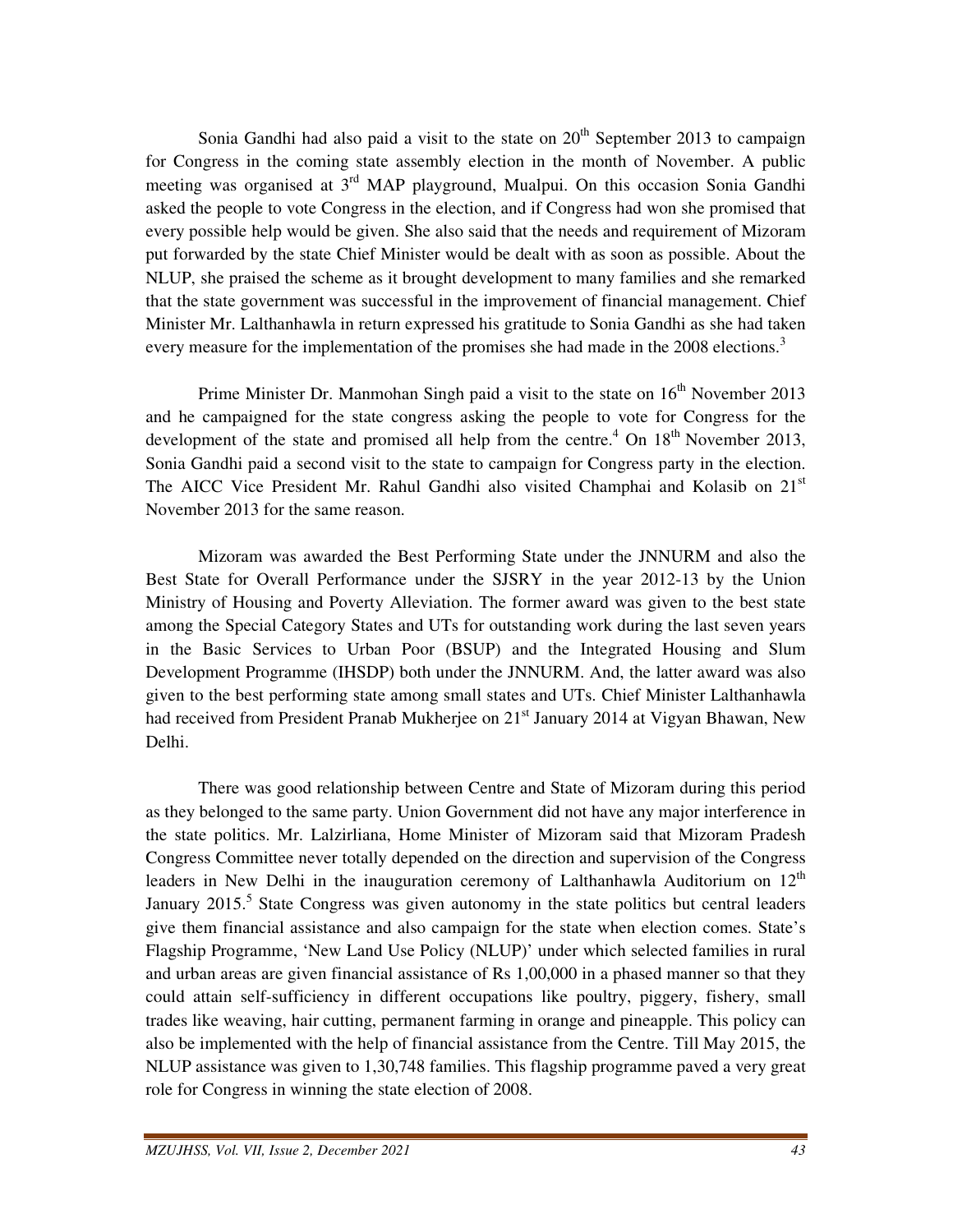## **BJP at the Centre**

 Though Indian National Congress was badly defeated by its main rival BJP in the Lok Sabha Election of 2014, Government of Mizoram has been trying since the inception period till today to maintain good relations with the Union Government. Mr. Lalthanhawla attended induction ceremony of Mr. Narendra Modi as Prime Minister in New Delhi. He said that even though Congress was defeated at the Centre, the State Government was still strong and he hoped that Narendra Modi's Government would be better for India and Modi also used to be Chief Minister, so he hoped that he would have better experience and understanding of what problems confronted the state.<sup>6</sup> In the political session held at Congress Bhavan, Aizawl on  $31<sup>st</sup>$  May 2014, Chief Minister also said that it would be better for state congress and Mizoram when non-congress party had formed government at the centre.<sup>7</sup>

 To build a close and friendly relationship with the BJP Government at the Centre, State Ministers and officials had gone to Delhi and met various Union Ministers in the initial period and later from time to time. In these meetings, various needs of Mizoram and problems faced were informed to the Union Ministers concerned. State ministers and officials had meetings with Officials at the Centre and the issues discussed thereon are as bellows:

[1] Mr. Lalthanhawla, State Chief Minister went to Delhi in the month of June, 2014 and met Prime Minister Mr. Modi in his office on  $9<sup>th</sup>$  June. On  $10<sup>th</sup>$  June 2014 he also called on V. K. Singh, DoNER Minister in his office and on  $11<sup>th</sup>$  June he had discussion with Mr. Kiren Rijiju, Union Minister of State for Home Affairs at Mizoram House, New Delhi. In these meetings with Prime Minister and Union Ministers, the CM had discussed important matters with them and informed them various needs and problems of Mizoram ranging from financial problems, power and electricity, problems in development work, needs of the NE states and he invited Prime Minister and the DoNER minister to visit Mizoram.<sup>8</sup>

[2] Chief Minister met the Finance Minister Mr. Arun Jaitley on  $27<sup>th</sup>$  June  $2014<sup>9</sup>$  and told him that due to twenty years of insurgency, Mizoram was economically backward in comparison to other states. He requested the Finance Minister to help in finding solution to the financial problems of the State and the latter replied him that measures should be devised to improve financial condition of Mizoram. In the next day, Chief Minister met the Union Home Minister Mr. Rajnath Singh and discussed various needs of Government of Mizoram and boundary problems with Assam Government. In addition to that, some important topics were mentioned in this meeting such as:

- (a) Security Related Expenditure (SRE)
- (b) Inner Line Regulations
- (c) Conditions of Bru at Tripura Transit Camp
- (d) Kuki National Organisation

[3] CM met the Union Home Secretary Anil Goswamy on 5<sup>th</sup> August 2014, on the issue of Bru at Tripura Transit Camp and he asked him to delete those who did not want to return to Mizoram from the electoral roll.<sup>10</sup>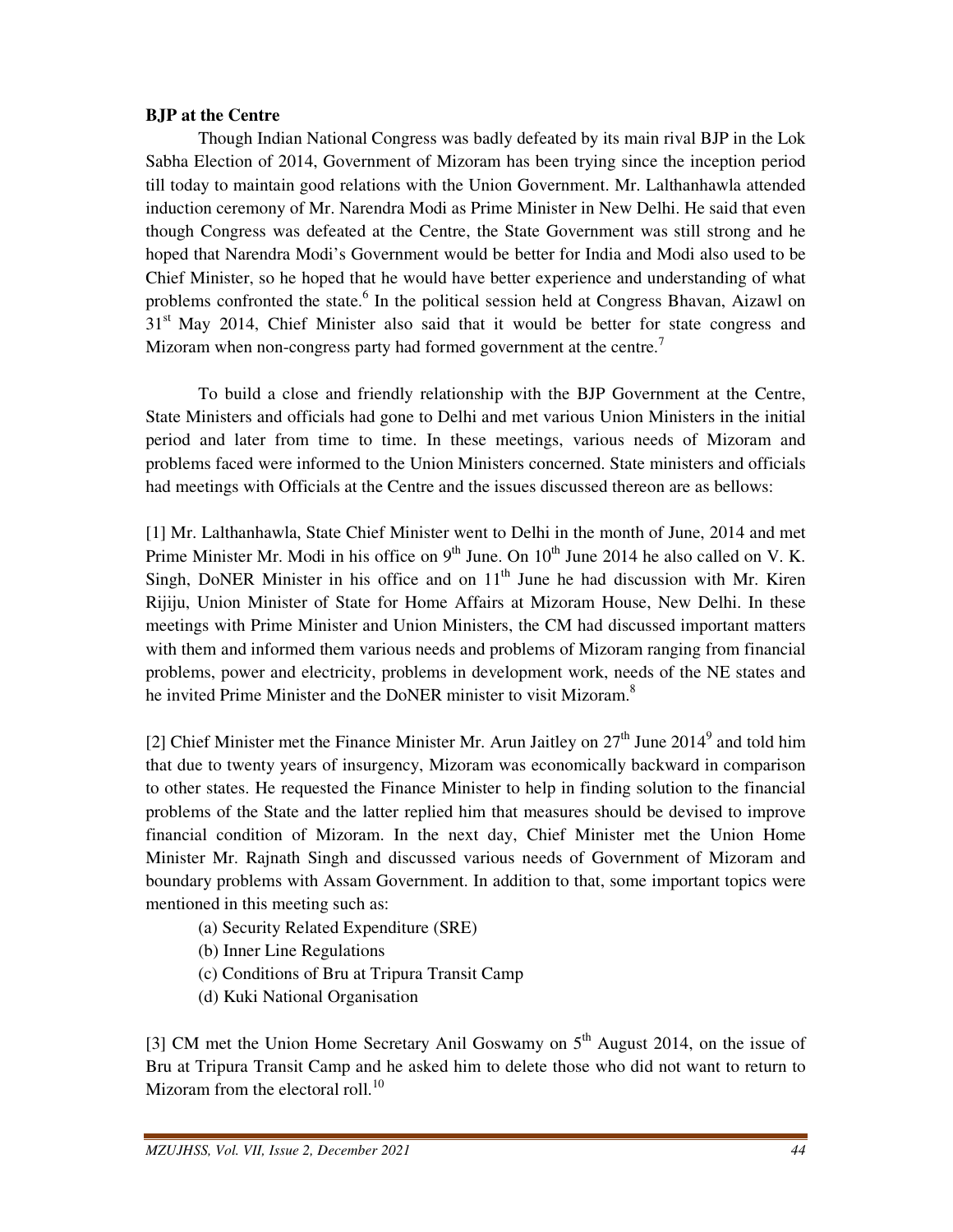[4] Chief Minister of Mizoram met the DoNER Minister Mr. Jitendra Singh at Delhi on 29<sup>th</sup> September 2015, and informed him about various needs of the State. In the meeting with the DoNER Minister, the CM explained the transportation problems faced by Mizoram and to overcome this he also sent a request to the Civil Aviation Ministry to arrange direct flight between Delhi and Mizoram every day or twice in a week.<sup>11</sup>

[5] Chief Minister of Mizoram, Mr. Lalthanhawla called on the Union Minister of State (independent charge) for Petroleum and Natural Gas, Mr. Dharmendra Pradhan at Delhi on 23<sup>rd</sup> February 2016 and requested the Union Minister to take steps for faster process of Oil and Gas exploration project in Mizoram.<sup>12</sup>

[6] On  $27<sup>th</sup>$  February 2016, Health and Family Welfare Central Council Conference was held at Delhi and Health Minister of Mizoram also attended this conference. On this occasion, the State Health Minister requested the Union Health Minister to take measures to set up a Medical College in Mizoram and to make concession for Mizoram in the Medical Council of India norms. Union Minister on his part assented to the request to credit funds to be received by the state from National Aids Control Organisation (NACO) to the account of Mizoram State Aids Control Society (MSACS) instead of going through the State Finance Department.<sup>13</sup>

 $[7]$  On  $24<sup>th</sup>$  May 2016, Chief Minister on his official tour to Delhi called on the Union Home Minister Mr. Rajnath Singh and discussed about importance of road connectivity between India and South East Asia through Myanmar and requested the Union Minister to expedite the on-going construction of Kaladan Multi Modal Transit Transport Project.<sup>14</sup>

[8] Inter-State Council Meeting was held at Rashtrapati Bhavan, New Delhi, on  $16<sup>th</sup>$  July 2016. Chief Minister of Mizoram also attended this meeting. Mr. Lalthanhawla said that Prime Minister had a great vision for development of the country and Mizoram would take every effort to implement this vision.<sup>15</sup> Though Mizoram had faced some problems with regards to appointment of Governor in the State and it can be regarded as an insult to Mizoram, Mr. Lalthanhawla did not mention about this while the Chief Minister of Delhi Mr. Arvind Kejariwal expressed his opposition of imposing President's Rule in the State without any reasonable causes. He also proposed a resolution to pass that before appointment of State Governor and Lt. Governor of UT the concerned states or UT should be consulted. Mr. Nitish Kumar, Chief Minister of Bihar, suggested abolition of Governor post. Unless the State Chief Minister was empowered in the matter of appointment and sacking of Governor and there should be transparency in the appointment of Governor.

[9] Chief Minister of Mizoram, Mr. Lalthanhawla went to Delhi and met the External Affairs Minister Smt. Sushma Swaraj at her office in the third week of July 2016. He had urged the External Affairs Minister Smt. Sushma Swaraj to scale up and strengthen the bilateral engagement with Myanmar. He apprised her of his tour to Myanmar in April this year and shared his thoughts on the need to strengthen the bilateral relations with Myanmar through the border trade, development investment, connectivity, political engagement and people to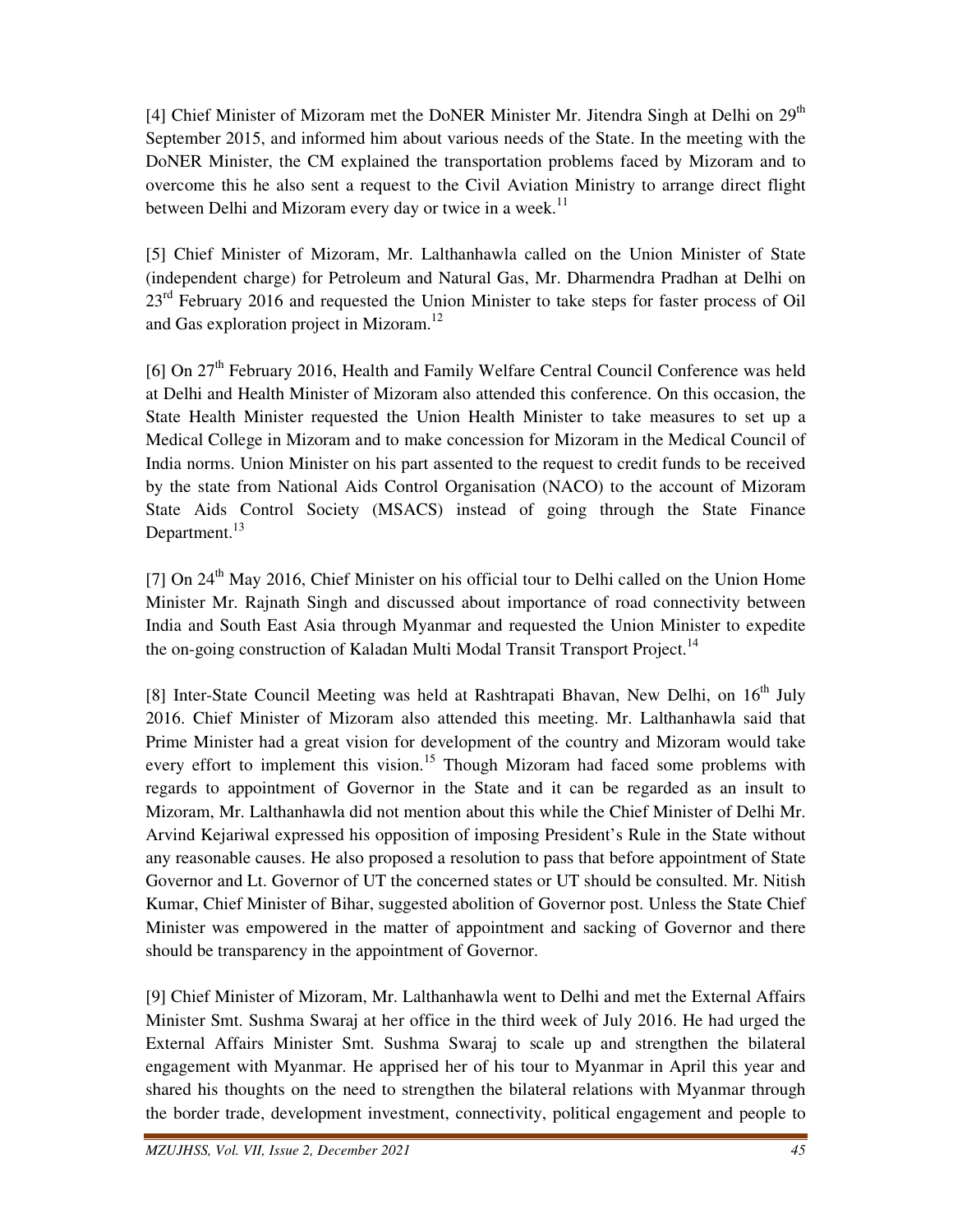people exchange to optimise the gains of the North Eastern States in the context of the Act East Policy. The Chief Minister requested Smt. Swaraj to take initiatives to ease restriction through a bilateral process to facilitate the movement of people between the two countries and explore the possibility of making the bus service regular between the two countries through Moreh. He also asked Smt. Swaraj to take measures to preserve and protect the Banyan tree known to the Mizo as "Khampat Bung" a symbol of Mizo unity planted in the  $17<sup>th</sup>$  century. Smt. Sushma Swaraj on  $26<sup>th</sup>$  of August 2016 informed the Mizoram Government that she had written to the Myanmar Government to take steps to protect the "Khampat Bung" (Banyan tree) located in the Khampat village in the country's north-western frontier $16$ .

[10] School Education Minister of Mizoram, Mr. H. Rohluna went to Delhi and met the Union Human Resources Development Minister Mr. Prakash Javadekar on 24<sup>th</sup> October 2016. Mr. H. Rohluna apprised the Union Minister of the salary problems faced by Hindi teacher employed under the CSS in Mizoram and requested him to take measures to solve the problem. Union Minister replied him that learning of Hindi as compulsory in the Middle and High School section in Mizoram is a very good thing and he promised that these Hindi teacher would get their salaries. He would inform the concerned department to take measure as soon as possible. He also said that the utilisation of this scheme in Mizoram would be examined and efforts would be made for the continuation of this scheme.

In the inauguration programme of tourist lodge at Serchhip on  $7<sup>th</sup>$  June 2016, Chief Minister of Mizoram, Mr. Lalthanhawla said that Central Government had paid due attention to Mizoram as the state had done well among smaller states in India.<sup>17</sup> Again, on  $10^{th}$  June 2016, the CM said at the Congress Bhavan that although UPA Government had given a very good care to Mizoram, the NDA Government might be better for Mizoram in this regard. He added that it did not matter whether BJP or INC formed the government at the Centre. They are going to favour those states who had performed their duties diligently and that were why Mizoram received a very good care from the NDA Government.<sup>18</sup> On  $17<sup>th</sup>$  of the same month CM at the Congress Bhavan said that BJP made an attempt to dominate the North East State but right now they did not dare to include Mizoram in this policy.

## **Discontentment**

 Besides these efforts of the State government to improve relations with the Centre after Modi's Government came into power, there were some minor difficulties with the Union Government. There was no major conflict with the Union Government that was worthy of mentioning but only some minor difficulties and mis-understandings on various issues may be highlighted.

a) With regard to state Flagship Programme NLUP, State Chief Minister said that due to accusation, Central had called explanation on NLUP from the State Government on the occasion of "Farmers' day" organised at Synod Conference Centre, Aizawl on 14<sup>th</sup> January 2015.<sup>19</sup>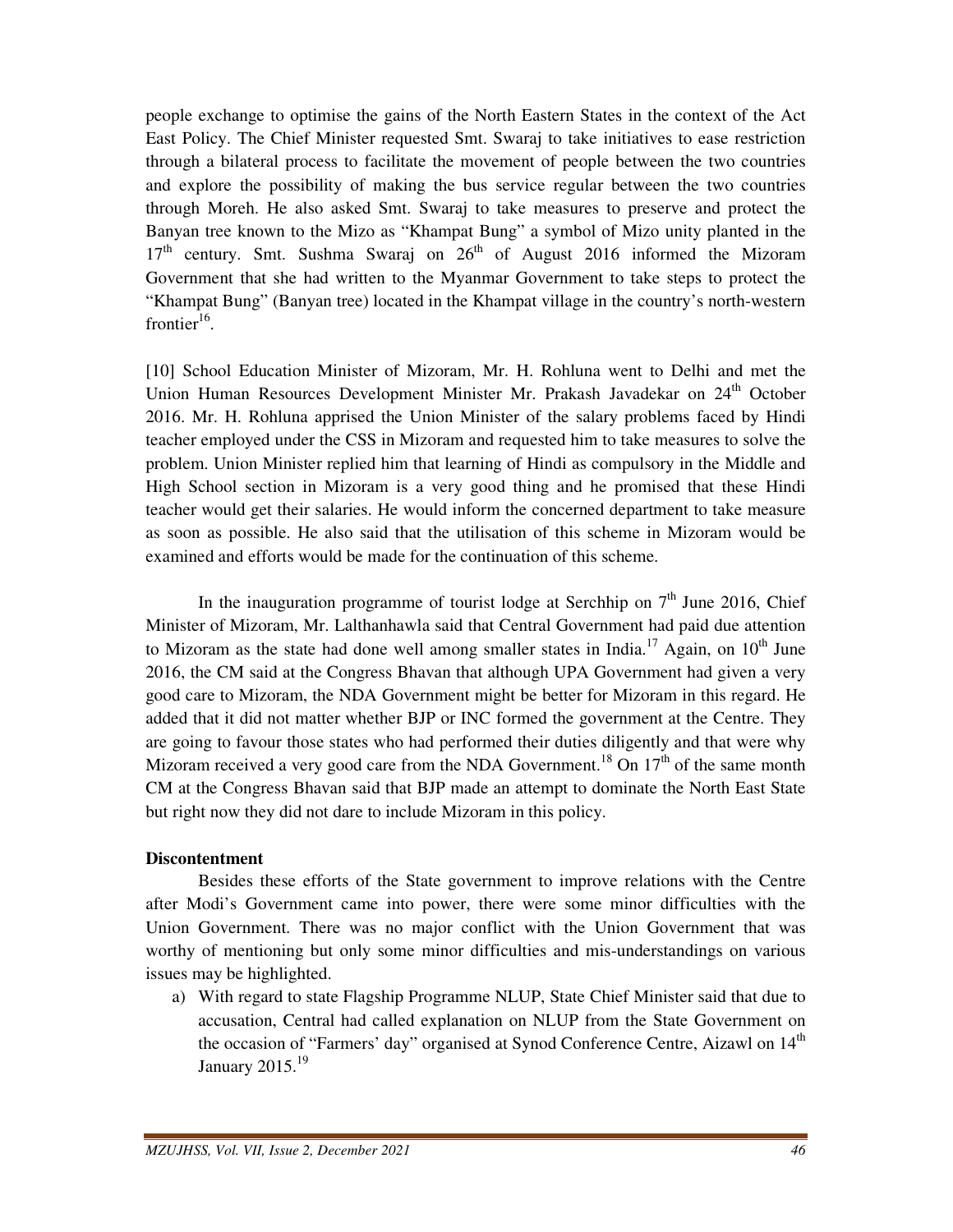- b) Unfortunately eight months after BJP came into power at the Centre not even a single Union Minister visited Mizoram while the other North East states were visited by Union Ministers.
- c) Though the State Congress did not attack BJP directly, it did implicitly by availing religious intolerance towards the Christians that had tainted the BJP images. On 2nd February 2015, Mizoram Pradesh Congress Committee (MPCC) made a statement<sup>20</sup> on the issue of Mr. Zoramthanga, President MNF acting as mediator between the Myanmar Government and rebels stating that any alliance with the BJP-led NDA Government was not a good thing and accused BJP of causing many troubles to Christians in India. CM of Mizoram also said on 24<sup>th</sup> April 2015 that the main aim of BJP Government was to transform India into a Hindu state.<sup>21</sup> MPCC again made a statement on  $14<sup>th</sup>$  July 2015 demanding punishment for Union External Affairs Minister Smt. Sushma Swaraj, Rajasthan Chief Minister Smt. Vasundhara Raje and his son Mr. Dushyant Singh, MP as they were involved in a scandal called "Lalitgate" and assailed of BJP Government for not taking any measures.<sup>22</sup>
- d) Union Home Ministry informed the CAG to investigate the lottery system of Mizoram with Sikkim and Nagaland in October 2015. But Mr. Lalthanhawla said that there was nothing wrong in the state lottery system. $^{23}$
- e) Also in the campaign for Delhi Assembly Election 2016, BJP called the inhabitants of North East as 'Immigrants' in their Document Vision. The MPCC along with the All Assam Student Union (AASU) and Manipur Congress announce in a statement stating their opposition to the BJP's Document Vision calling them as "Immigrants".
- f) In the State of Mizoram, there was preparation for grand celebration of thirtieth anniversary of peace on  $30<sup>th</sup>$  June 2016 under the guidance of Central Young Mizo Association (CYMA). The Prime Minister was re-invited by the State Chief Minister as he failed to respond to the invitation by the CYMA. The CYMA President and Organising Chairman Mr. Lalbiakzuala said that they had invited him to grace "Remna ni" on its thirtieth anniversary. He added that they invited the Prime Minister to grace because the occasion would provide opportunity to hold talks with him about the implementation of some of the terms and of memorandum of settlement signed between the Government of India and the MNF in 1986. Again this second invitation by Chief Minister did not receive any response from Prime Minister. No information was received from Prime Minister Office about the failure to attend the ceremony.<sup>24</sup>
- g) An initiative taken by the Union Government and the BJP Mizoram Pradesh to commemorate a Mizo knight Khuangchera as Indian freedom fighter was cancelled due to stiff opposition from different political parties and the NGOs in the state like MZP, CYMA and MSU. Mr. Rajen Gohain, Union Minister of State for Railways, who was invited as the Chief Guest for the ceremony, said that he did not want to hurt the Mizo sentiment.<sup>25</sup> He lost his life fighting British Colonial Policy in the late  $17<sup>th</sup>$ century. There was disagreement between the two opposing fronts. Mizo people claimed that Khuangchera at that time of his fighting did not know even the name of India, he had just fight for Mizoram. On the other hand, Union Government and State BJP on their turn had claimed that even though Khuangchera may not know India, his struggle against the British Colonial Policy was worthy of reward. On this issue,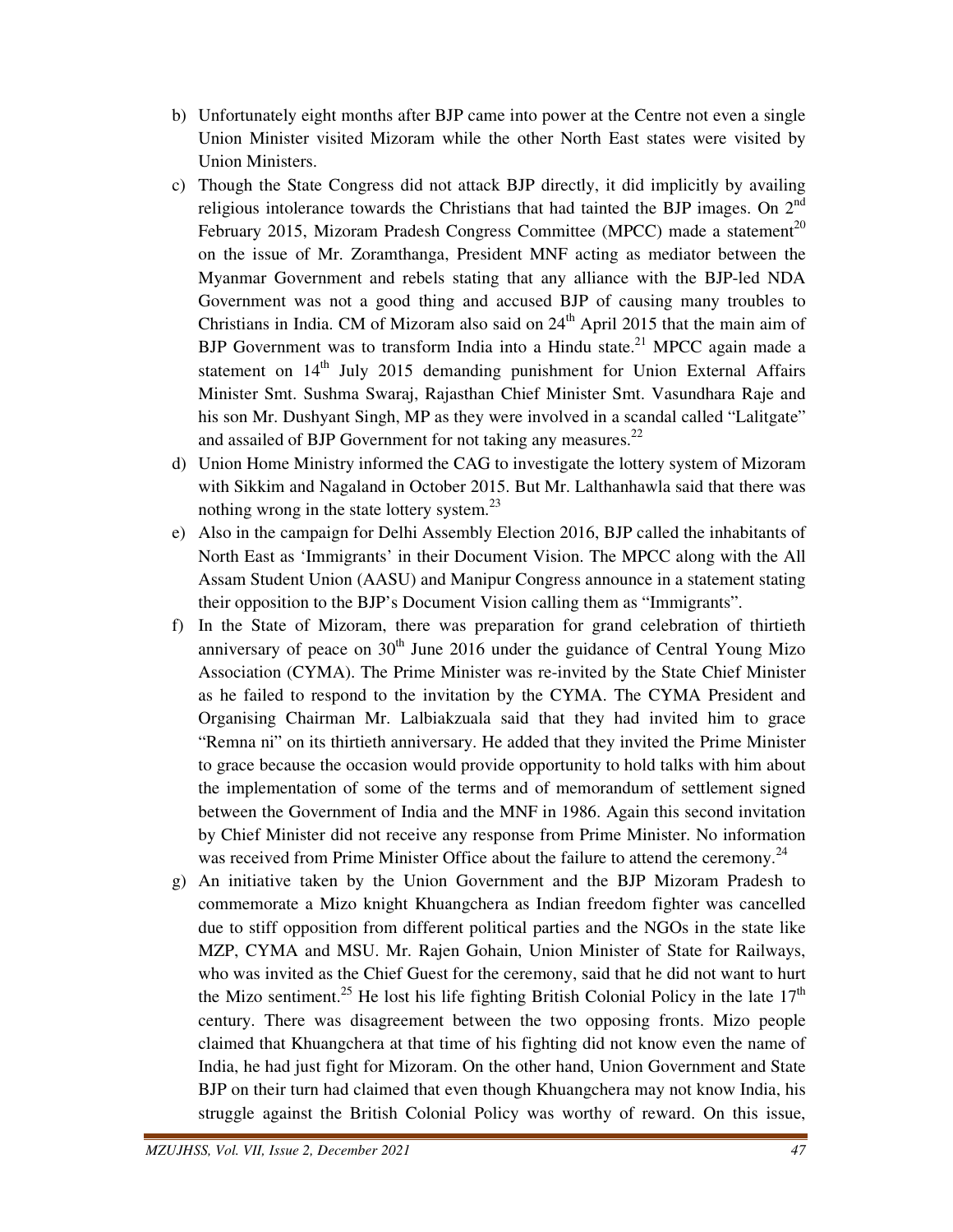Governor of Mizoram Mr. Nirbhay Sharma also stated that the Mizo's perception of freedom fighter must be reconsidered.<sup>26</sup> Adding that, as those people who opposed the British Colonial Policy are freedom fighter for their distinct group of people, they are at the same time freedom fighter for India also. Erstwhile, they may reside outside India, they are now included in the Union of India, so that Mizo could have had a broader national outlook, according to him.

#### **Initiatives taken by Central Government to improve relations with the State**

In his letter to all the Chief Ministers of Indian States on  $24<sup>th</sup>$  February 2015, the Prime Minister Mr. Narendra Modi said that the Centre had accepted the Fourteenth Finance Commission recommendation which will help strengthen federal spirit of the country. He also mentioned in the letter that State government would have greater freedom in developmental work and for that matter financial assistance should be given to the States. He reiterated that strong States means strong Centre in India. Even if Central Government would lose financially if it accepts FFC recommendations, it would still pursue, he said.

 Although the FFC recommendations are accepted, there were severe oppositions and submission of Joint Memorandum against changing of funding pattern which runs against the interest of Special Category States including Mizoram. After deliberate consideration, Union Ministry of Finance sent information to Secretaries of State Governments about sharing pattern on  $28<sup>th</sup>$  October 2015. For a larger number of CSSs, 90:10 funding pattern will be continued for the NE states and Himalayan region states. In these schemes, 60:40 funding pattern will be followed for the remaining states. In some Central schemes, States Government will have the authority to pursue or not. In these schemes 80:20 funding pattern will be followed for the NE states and Himalayan region and for the rest of the state 50:50 will be followed<sup>27</sup>. Again on  $16<sup>th</sup>$  November 2015 at the North East Connectivity Summit in Shillong, Mr. Bibek Debroy, member of NITI Aayog announced that the Special Plan Assistance (SPA) under Normal Central Assistance for the NE states will be continued and adding that these states will be under the Special Category Status as before.<sup>28</sup>

On  $21<sup>st</sup>$  August 2014, the NE Chief Ministers meeting was held at Assam Administrative Staff College, Guwahati in the presence of the DoNER Minister Mr. V. K. Singh. Chief Minister of Mizoram Mr. Lalthanhawla also attended the meeting and he informed about the needs and problems of Mizoram to the Minister. The DoNER Minister said at the occasion that meeting was held in the North East itself to examine the needs and conditions of the NE states.

In the inauguration function of Food Park at Tumkur, Karnataka on  $24<sup>th</sup>$  September 2014 Prime Minister Mr. Modi said that for development of the country there must be good co-operation between Central government and different States. Central must consider the views and opinions of the States and joint effort is needed to implement development schemes. He announced that strong State will lead to strong India. He added that earlier there used to be conflict between Centre and States, this wrong system must be substituted by team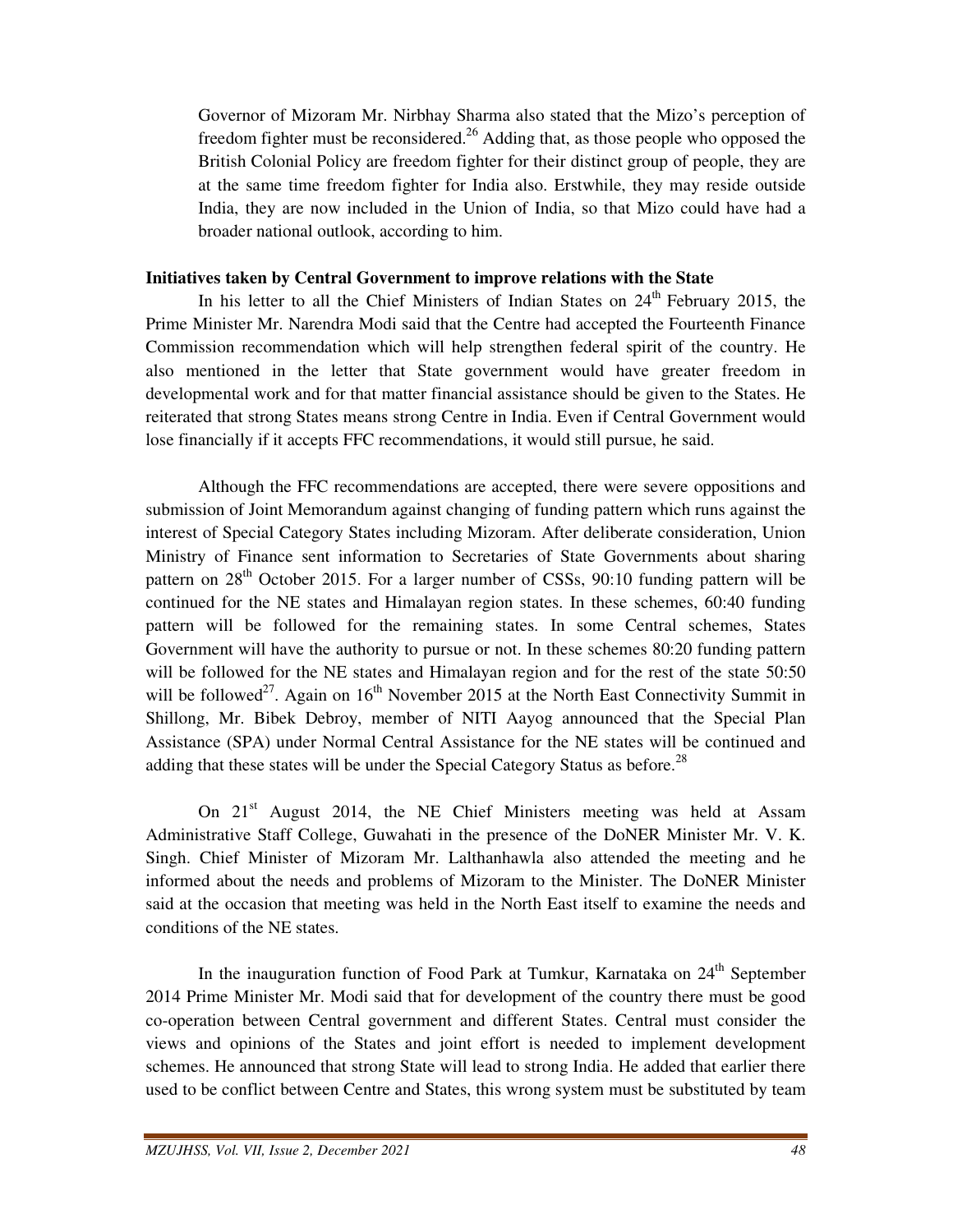work. Prime Minister also said that even though Chief Ministers belong to different parties, union is one and united efforts will lead to development<sup>29</sup>.

 Mr. Narendra Modi, when he became Prime Minister emphasised on the development of North East States and asked eight Union Ministers to go to the NE in an interval of two weeks. He asked his ministers to go and see the situation in the State rather than make planning from Delhi. As a result, various Union Ministers and officials visited Mizoram from time to time and held talks with the State Government Ministers and high ranking officials on the issues of their respective concerns. These visits paved the way for deeper understanding of the situation in the State and for closer relations between Centre and Mizoram. Union Ministers and important Officials who visited the State and discussed the issues thereon in a chronological order were as follows:

[1] Mr. Jitendra Singh, DoNER Minister had a discussion with the State Government officials at State Guest House, Aizawl on  $15<sup>th</sup>$  April 2015. In this meeting he said that development of the NE states was one of the first priorities of Prime Minister and the DoNER Ministry would do its best for that purpose. Earlier, the NE states must go to Delhi but now the DoNER would go to NE to help them solve their problems and eight Union Ministers visited NE states in an interval of two weeks as Prime Minister's wish, he added.

[2] Mizoram was visited by Mr. Amit Shah, President of BJP, on  $16<sup>th</sup>$  April 2015, public meeting was held at Vanapa Hall, Aizawl. He invited people of Mizoram to co-operate with BJP for development of Mizoram and Centre allotted Rs 1200 crore for development of youth in Mizoram. Mr. Shah was met by Mizoram Kohhran Hruaitute Committee (Joint body of different Christian Denomination) requested him to make effort to stop violence against Christians and not to organise government function on important Christian holiday.

[3] Secretary, DoNER landed in Mizoram to stay here for three days on  $12<sup>th</sup>$  May 2015 and met State Chief Minister Mr. Lalthanhawla. He also had discussion with State officials about organic farming.

[4] On 18<sup>th</sup> May 2015, Union Minister of State for Human Resources Development, Prof. Ram Shankar Katheria visited Mizoram. He made this visit as per recommendation of Prime Minister to Union Minister to visit the NE region to inspect what development had been carried out under their respective Ministry.

[5] On  $26<sup>th</sup>$  May 2015 Union Minister of State for Home Affairs Mr. Kiren Rijiju visited Mizoram. He said that Union Government had taken steps for the safety of the NE people and also talked about Bru refugee in Tripura.

[6] Union Minister of State for Panchayati Raj, Mr. Nihalchand Meghwal was in Mizoram on 16<sup>th</sup> June 2015. He met state LAD Minister Mr. P.C. Lalthanliana and asked him to prepare project for development and submitted to the Central Government. A promise was given that those projects will be dealt by him as necessary. Strengthening of State Government and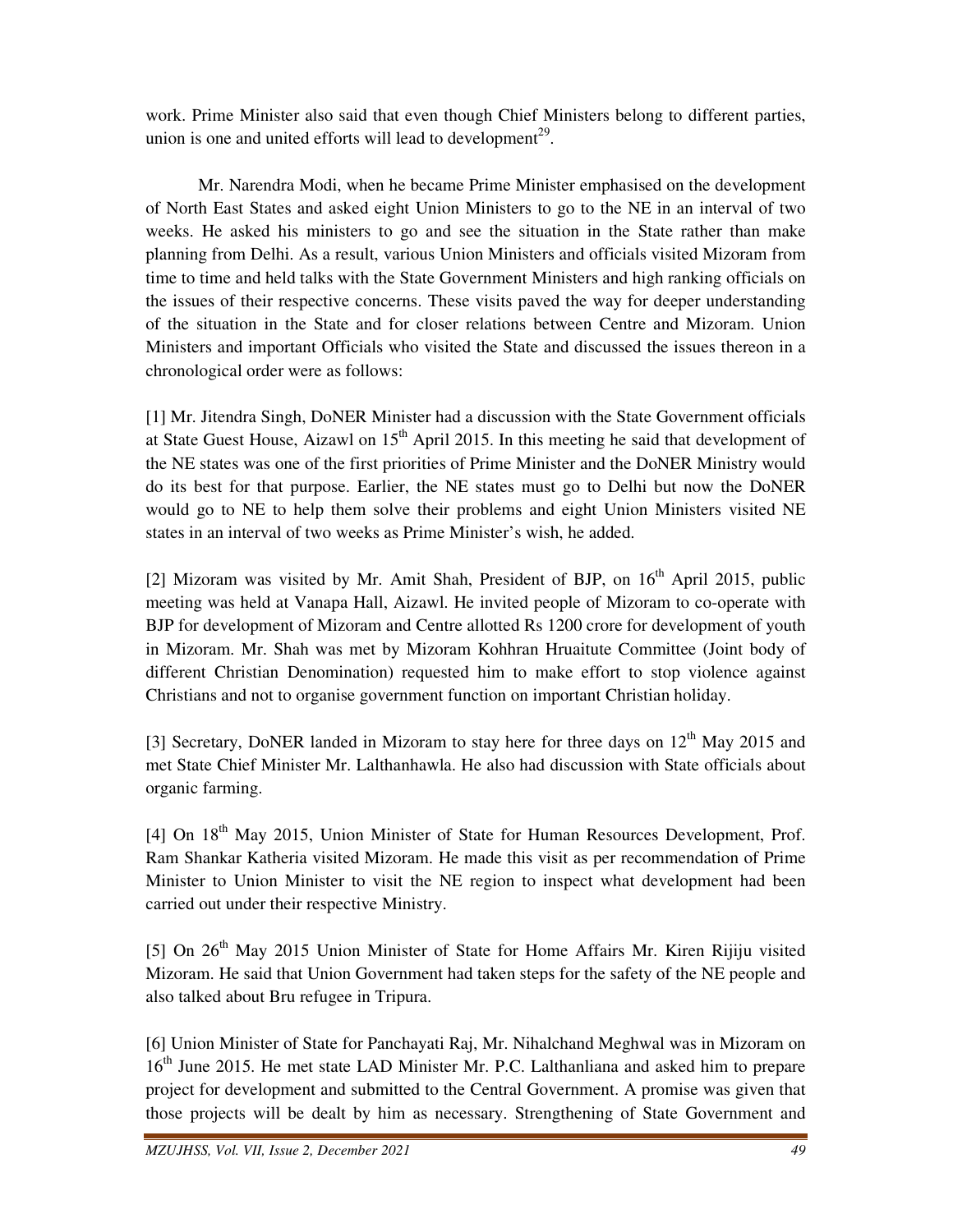devolution of more power to them to be able to function independently was the aim of Central Government he said.

[7] Union Textile Minister Mr. Gangwar inaugurated Weavers' Service Centre and Garment Manufacturing Centre here in Aizawl on  $3<sup>rd</sup>$  July 2015. On the occasion he said that, it was the desire of Prime Minister to make the NE state developed and self-sufficient in weaving.

[8] Dr. Sanjeev Kumar Baliyan, Union Minister of State for Agriculture landed in Mizoram for two days visit on  $17<sup>th</sup>$  August 2015. He made some important statements like 50:50 funding pattern will be reconsidered, sufficient financial assistance was earmarked for agriculture development in the NE and states are advised to prepare project for that. Central Government objective is to develop Food Processing Industry in the NE and to provide better transportation for easier market in agricultural products.

[9] Mr. Bandaru Dattatreya, Union Minister of State (independent charge) for Labour & Employment announced that Employees' State Insurance Corporation (ESIC) for workers' security and safety in health related matters will be established when he visited Mizoram on 7<sup>th</sup> October 2015. He also declared that an office will be set up to deal with the Employment Provident Fund (EPF) and there are more than 5000 people who are covered by EPF at present in Mizoram.

[10] In the month of October 2015, Mr. Ram Madhav, BJP National General Secretary (NE in-charge) at the North East Festival said that due to psychological and physical gap between NE region States and other States of India, the NE lagged behind other States of India in development. Central Government would take measures to bridge this gap and he concluded that without development in North East, India cannot be fully developed.

[11] DoNER Minister Mr. Jitendra Singh said that the DoNER Ministry will prepare project to make Mizoram "Bamboo State of India" when he visited the state on 23<sup>rd</sup> November 2015.

[12] Union Minister of State for Environment, Forestry and Climate Change (independent charge), Mr. Prakash Javadekar inaugurated a newly constructed building of State Forest Training Institute (SFTI) on 9<sup>th</sup> January 2016 and also called on Chief Minister and Governor of Mizoram.

[13] NITI Aayog member Mr. Ramesh Chand said that Mizoram needs to utilise Central Schemes and Policy effectively. He also met Chief Minister of Mizoram at his bungalow on  $22<sup>nd</sup>$  April 2016.

[14] Indian Ambassador to Philipines Mr. Lalduhthlana Ralte, IFS and Indian High Commissioner to Malawi Mr. Vanlalhuma, IFS called on Industries Minister of Mizoram Mr. H. Rohluna, Home Minister Mr. R. Lalzirliana and Chief Secretary of Mizoram Mr. Lalmalsawma, IAS at the latters' offices on  $2<sup>nd</sup>$  June 2016 and discussed with them over better co-operation between Ministry of External Affairs and Mizoram state. The two visiting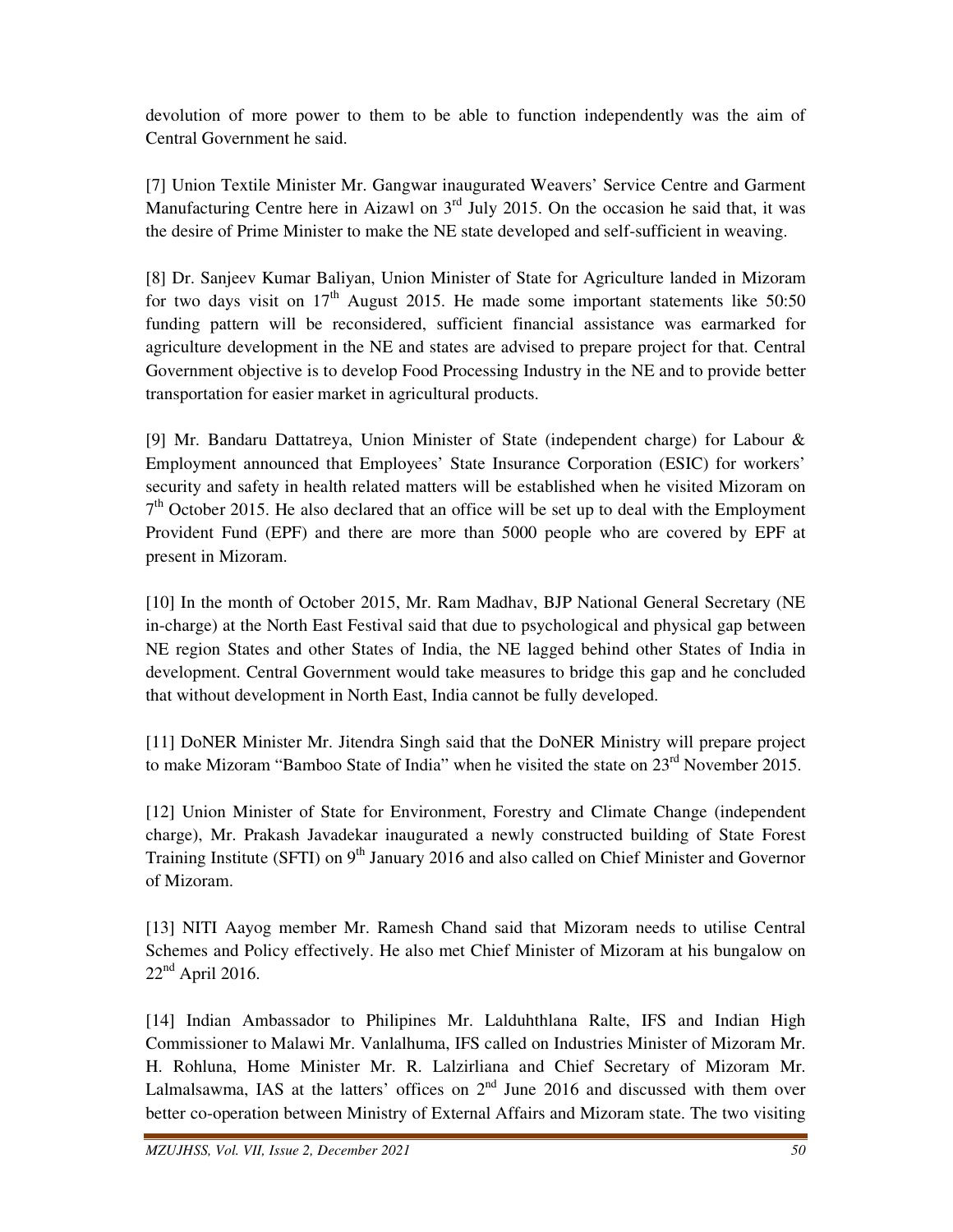Ambassadors first called on Mr. H. Rohluna and told him that they visited the State as per the wishes of Prime Minister for better relation between Ministry of External Affairs and Mizoram.

[15] Two Union Ministers, Mr. Santosh Kumar, Minister of State for Textile (independent charge) and Smt. Niranjan Jyoti, Minister of State for Food Processing visited Mizoram on 3<sup>rd</sup> June 2016. Prime Minister had a great concern for the NE states development, every corner of India must develop to make greater and stronger India and for that every ministry work for the region both the visiting ministers said. Under the Textile ministry, Rs. 20 crore had been spent for Mizoram Industrial Growth Centre and the ministry had also made an effort to generate employment opportunities in the state as much as possible so that Mizo youth need not go outside the state in search of job. He also said that he would do whatever possible for Mizoram under his ministry. The next day, Mr. Santosh Kumar inaugurated an Apparel and the Garment Making Centre and delivered a speech saying that Central Government policy "Make in India" will provide employment opportunities to Mizo youth. He added that Central Government assented to six proposals for developmental projects in Mizoram which will cost a sum of Rs 114.82 crore and for these schemes Central will give to the state Rs 102.96 crore and the rest will be matched by State Government and the State Government will also be responsible for making proper detailed plan for efficient utilisation of these money.

[16] Mr. Radha Mohan Singh, Union Agriculture and Farmers Welfare Minister had a meeting with state officers in the departments of Horticulture, Agriculture and Fisheries at the Mizoram State Guest House on  $19<sup>th</sup>$  June, 2016 and reviewed development work and disposal of money by these departments. He urged state officers to work for the benefit of farmers and to implement welfare programme for farmers prepared by Central Government. Ministers highlighted and appreciated development work in Mizoram under Central Government. And, Health Mela organised by Department of AYUSH, repairing work of Serchhip to Buarpui road under DoNER Ministry, projects carried out in Aizawl, Serchhip and Kolasib under Swach Bharat and creation of 2078 health worker post under National Health Mission.

[17] Mr. Anil Madhav Dave, Union Minister of State for Environment, Forest and Climate Change (independent charge) visited Mizoram on  $27<sup>th</sup>$  September and this was his first official visit to Indian state after he became Union Minister. He met Chief Minister and Governor of Mizoram. All the Forest Clearance applied by Mizoram for development works were given by the Ministry he said and if not, it means there might be some mistakes in the project.

[18] Union Minister of State for Human Resources Development (independent charge) Dr. Mahendra Nath Pandey visited Mizoram on  $28<sup>th</sup>$  October 2016 and had meeting with Governor and Higher and Technical Education Officials. Dr. Pandey said that development of NE states was the prime concern of Prime Minister and Central Ministers are informed to visit the region as frequent as possible. He told the State Governor that Mizoram needs referred to him should be dealt with as fast as possible.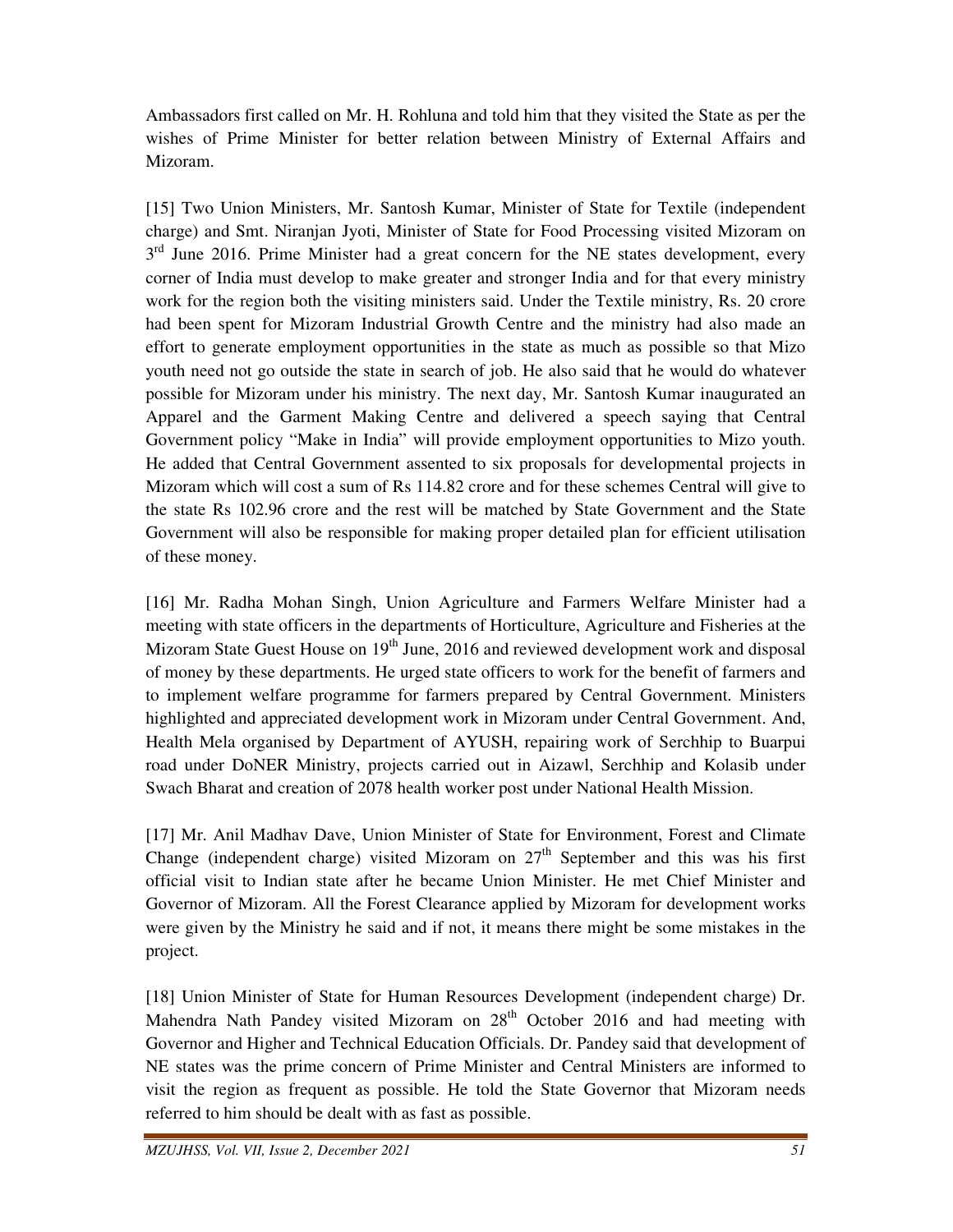These official visits and meetings therein by Union Ministers and important officials paved the way for closer and friendly relations between State and Union Government. But to make judgement of the success of these visits and meeting, it is too early and one needs to wait for things and time to come to judge the success or failure. Most of the projects and plans are in the initial stage but it is obvious that State Government is feeling contented with how Central Government had given treatment. Central Ministers and Officials also on their part had shown a very good care to the state.

## **Perceptions on Centre-State Relations**

Mr. Lallianchhunga said<sup>30</sup> that there is no discrimination in the distribution of funds among the States as Central Government follows well defined criteria. He prophesised that BJP at the Centre may choose target community like Bru and other, to consolidate themselves in Mizoram. In the Christian-dominated state like Mizoram they may not popularise their religion but by using development as bait they will ask people to make comparison between BJP and Indian National Congress. Increase of various rate of tax and early acceptance of Goods and Services Tax by the State Government may mean conformity with Central directives and also to be able to hold their heads high before Central Government.

Mr. L. N. Tocchawng, $31$  Finance Commissioner of Mizoram mentioned that as the Central follows 14<sup>th</sup> Finance Commission Recommendation, there is no problem for Mizoram with regard to the Grants-in-aid and the state also received money for Centrally Sponsored Schemes regularly but due to delay in submission of Utilisation Certificate by the state departments sometimes funds cannot be received timely. Answering the question of can there be a party politics behind all the development policy under Central Government she replied that it is too early to make an analysis of the secret policy as such.

Finance Minister $32$  of Mizoram said that there was no problem for State Government when there was frequent change of Governor and said that unless Governor misbehave gravely they are all acceptable. He also said that due to changing of ruling party at Union Level the state did not face problems in Funds and grants-in-aid and the relations of Mizoram Government with Central Government is very good. There is nothing to fear for Mizoram even if BJP had ruled at the centre. Even if had BJP played party politics through development policy, as Mizoram is Christian state, BJP could not have much advantage here in Mizoram he said.

## **Findings**

 The then ruling party i.e. Congress came into power in 2008 MLA election and it again won in 2013 MLA election. At the centre, INC was defeated in 2014 Lok Sabha election by its main rival BJP. Due to the same party rule at both the centre and state level they maintained good relations with each other. Union Government did not have much interference in the state affairs before the Lok Sabha election of 2014. When BJP came into power at the centre, Mizoram State Government tried to build good relations with the Union Government. The CM of Mizoram attended the inauguration ceremony of PM Modi and said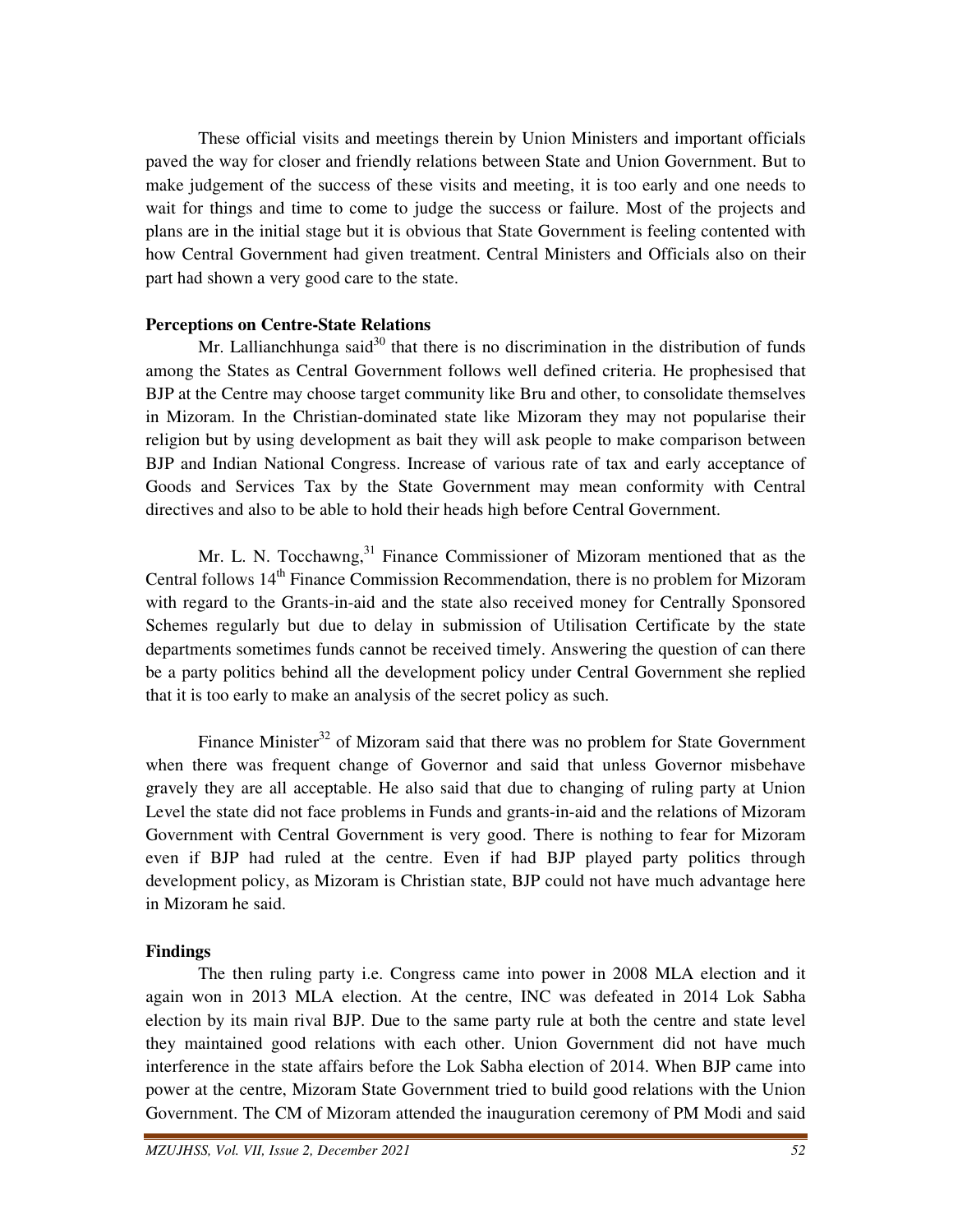that it would be better for state congress and Mizoram when non-congress party had formed ministry at the centre. To build friendly relations with the Union Government state ministers paid visit to Delhi from time to time and discussed various topics that concerned them.

 The Central Government had paid due attention and good care on the problems of Mizoram and had taken many steps towards the improvement of relations with Mizoram. PM Modi advocated "Competitive and Co-operative Federalism" which would help to strengthen the federal spirit of country. He also advised his ministers to go to the NE and see the situation rather than making plan from Delhi. These visits played an important role in the improvement of relations between the Union Government and Mizoram. Meanwhile, there were some minor problems over some issues but these problems were not acting as hindrances in the relations between Union Government and Mizoram.

 From the above mentioned findings, some relevant question on Mizoram relations with the Union government in the context of regime change at the centre can be answered as follows:

1. Whether regime change at the centre has had any adverse effect on the centre-state political relations?

- $\triangleright$  The answer to this question from this finding is no. Even though UPA Government under INC was replaced by BJP under the coalition of NDA, Mizoram State Government under Congress did not face any major political problems with the Union Government though there were minor issues.
- 2. What are the main financial implications of such changed relations?
	- $\triangleright$  Due to Modi's "Co-operative and Competitive Federalism" policy, states are expected to raise the state's revenues. Mizoram Government also takes some measures to improve its economy. There is no major financial implication that runs against the interest of the state. Even the FFC recommendation to remove Special Category States was not implemented due to opposition from the NE states and the Status Quo is still followed. But financial dependency of the State Government is the main factor for developing good relations with the Union Government in the case of Mizoram as the state must conform to the words of the Union Government.
- 3. What are the institutional changes that could improve Centre-State relations?
	- $\triangleright$  From the account of the Mizoram relations with the Union Government right from the District Council period, it appears that financial issue had played a very big role in centre-MDC/UT/State relations. Political and economic factors are inter-related. It does not matter as to how the State Government depended heavily on Union Government, financially if it gets more funds for development.

 From the findings of this article one can reveals that generalisation on Centre-State relations in India cannot be applied to every state. The problems faced by more developed and populous states cannot be the same with those faced by poor and less populous state like Mizoram. With the passage of time and changing of policy by the parties, those framework set earlier are not applicable in the study of Centre-State relations in India and new case study to examine relations are needed.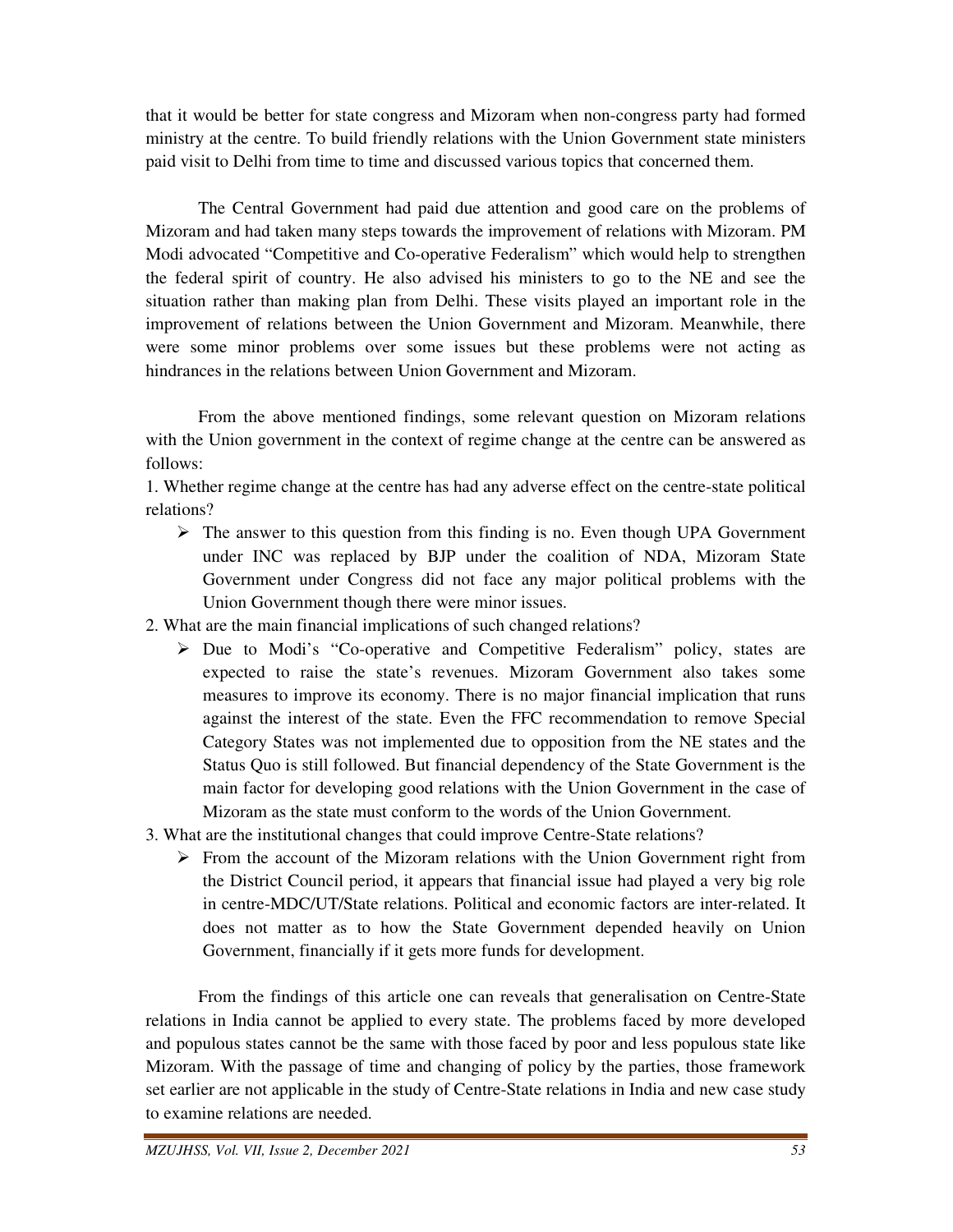#### **Conclusion**

 What is obvious from this article is that there are no any major changes in Mizoram state relations with the Central Government after regime changes at the Centre that are running against the interest of the state explicitly or implicitly. When INC was ruling at the centre, they were not interfering too much in the state affairs but only election campaign and supportive attitude to the state. But after Modi Government came into power at the Centre Union Ministers of different ministry frequently visited the state as recommended by Prime Minister Modi. Competitive and Co-operative Federalism is the main theme of Modi in centre-state relations and in pursuance of this policy efforts are made to devolve the financial autonomy to the state. Acceptance of the  $14<sup>th</sup>$  Finance Commission Recommendation to increase States' share in shareable tax from 32% to 42% is an explicit initiatives of the Union Government.

 As Mizoram is a resource-lacked state, it has to depend on Central Assistance. State revenue receipt and capital receipt are sometimes inadequate to cover State expenditure. This increase in the money required to be borrowed by the state upon the security of the consolidated fund of the state through various sources like RBI, Financial institution at market rate and Central Government. After BJP Government came into power Mizoram also tried to collect much more money through increasing of tax rate and enactment of new Act for tax collection.

 Both the State and Central Government take initiatives to improve relations for the development of Mizoram. Visits and counter-visits have been taken place from time to time. The state did not have problems with Central Government regarding grants-in-aid. There are only some minor discontentments on various issues as mentioned earlier. State leaders like Chief Minister, Finance Minister and bureaucrats also expressed satisfaction on how the centre treated the state in the present condition.

\*\*\*\*\*\*\*

#### **References**

- 1. Vanglaini 2nd May, 2013
- 2. Vanglaini 20th September, 2013
- 3. Vanglaini 21st September, 2013
- 4. Vanglaini 18<sup>th</sup> November, 2013
- 5. Vanglaini  $13<sup>th</sup>$  January, 2015
- 6. Vanglaini  $24<sup>th</sup>$  May, 2014.
- 7. Vanglaini  $31<sup>st</sup>$  May, 2014.
- 8. Vanglaini  $10^{th}$  June, 2014.
- 9. Vanglaini  $28<sup>th</sup>$  June, 2014.
- 10. Vanglaini 7th August, 2014.
- 11. Vanglaini  $30<sup>th</sup>$  September, 2015.
- 12. Vanglaini  $24<sup>th</sup>$  February 2016.